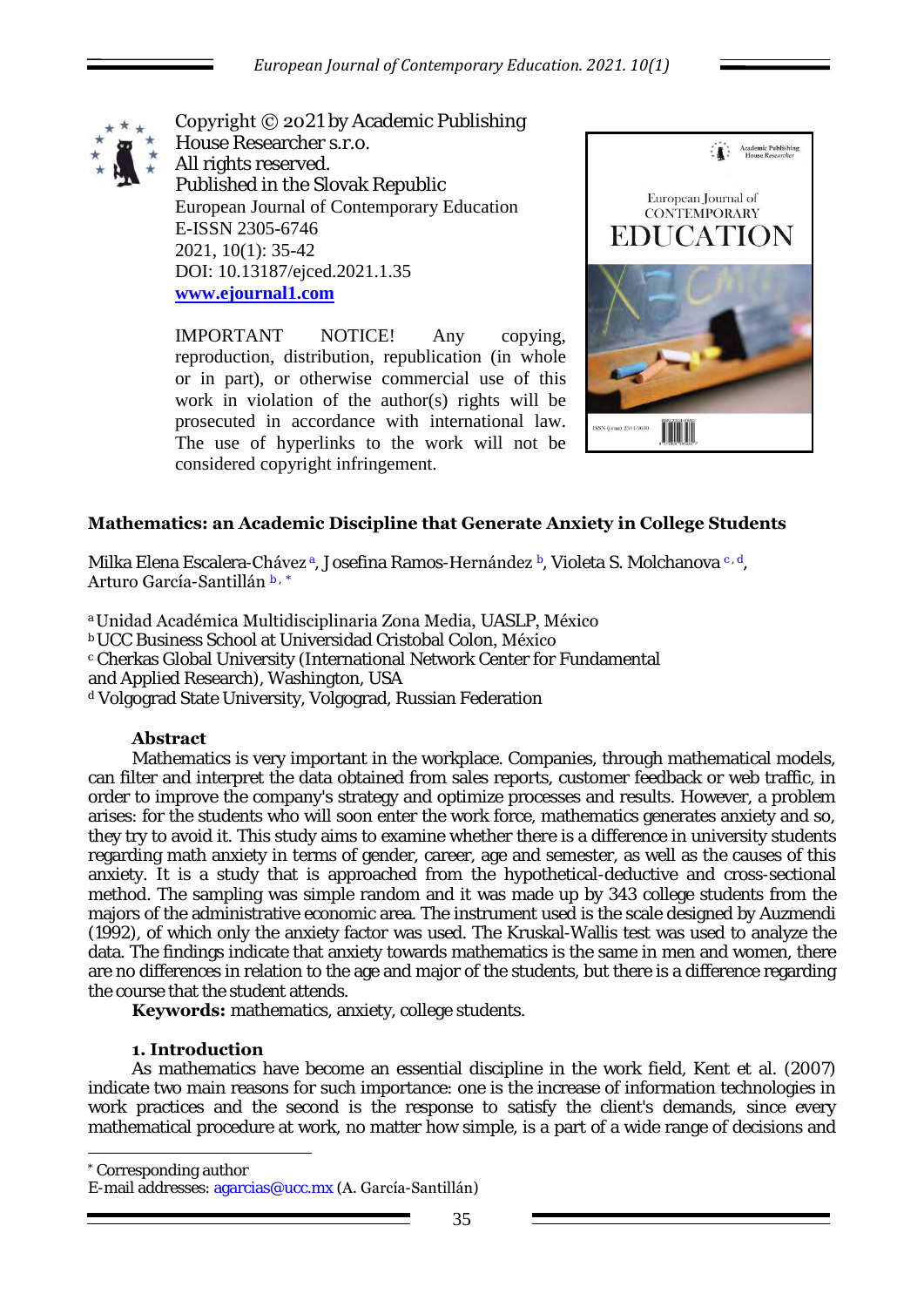judgements about processes or products; hence, Vázquez (2017) states that "mathematics is the hidden tread that controls the flow in the new world, real and virtual".

With mathematical models, companies can filter and interpret the data obtained by sales reports, client feedback or web traffic, in order to improve the company's strategy and optimize processes and results. These models correlate the different layers of information regarding the goal of the organization or are useful to take advantage of an opportunity. However, in the work place mathematics is considered a problematic issue and business owners have been informing for some time on their employees' deficit of knowledge and abilities in this subject. Considering the ideas presented before, it can be inferred that mathematics should be considered a relevant matter in a student's life (Cockcroft, 1985).

Some students have understood that mathematics is fundamental in the current world: they are even used to optimize the mixtures of food or chemical products, for instance; additionally, it has been used in marketing to choose advertising media and suitable distribution channels, while some government entities have used it to minimize the costs of managing solid wastes that contaminate air and water (Narro, 1996).

On the other hand, others do not consider the existence of a relationship between mathematics and the work place, such as **Soltaní et al (2013) and Jurdak & Shahin (2001), quoted** by FitzSimons, 2013, who argue about this discipline only being viewed as a theoretical tool which is often far from reality. In Mexico, Sánchez & Olivares (2016) mentioned that this is precisely the way it is taught and stated "it is because of our educational system, because of how mathematics is presented to students. It is not taught as something attractive and many students see it as something boring" (Sánchez, Olivares, 2016: 1). Because of the former Furner & Berman (2003) consider important for students to realize that mathematics has applications outside the classroom and is necessary in people's daily lives, in the activities they undertake and even at home, to mention a few examples.

Another argument on this matter is the anxiety students manifest towards this subject, as pointed out by international organizations (such as PISA), which has reported that one of the causes of a low level in mathematics is the anxiety present in the student when taking the test (PISA, 2015; 2018). Furner & Berma (2013) indicate that when students feel less anxiety and trust their skills, performance in standardized tests is better and their score improves.

Anxiety, in the educational field has been conceptualized by Hembree (1990) as "*a mood sustained by qualities such as fear and terror. This emotion is unpleasant and has as special characteristics feelings of insecurity and impotence in the face of dangerous situations*" (p. 33). In this regard, Pérez-Tyteca (2012) mentions mathematical anxiety to be manifested through a series of "symptoms", such as: stress, nervousness, concern, restlessness, irritability, confusion, fear and mental block.

Math anxiety can be defined as an "irrational fear to mathematics that interferes with the manipulation of numbers and the solving of mathematical problems in a variety of daily and academic situations" (Buckley, Ribordy, 1982: 1, quoted by Furner, Berma, 2013). The National Council of Teachers of Mathematics (NCTM) recognizes mathematic anxiety as a problem and this issue has been the studied by several researchers, such as Delgado, Espinoza & Fonseca (2017), who investigated the relationship between mathematical anxiety and the variables of gender and academic performance in students from the National University of Costa Rica, revealing that the more math anxiety is present in students, their academic performance is lower; on the other hand, Soneira & Mato, (2020) evaluated anxiety in engineering college students and their results show students to have anxiety towards evaluation and anxiety towards numbers and mathematical operation, being anxiety towards evaluation the one with the highest presence.

Mathematical anxiety is a widely spread phenomenon that has become very normal among college students nowadays and some authors point out to college teachers being aware of the problem starting during childhood (Perry, 2004, quoted by Pérez-Tyteca, 2012). On this matter, García-Santillán, Wurzinger & Tejada (2015) found anxiety towards mathematics being present in elementary school students. Furthermore, the Third International Mathematics and Sciences Study showed mathematics scores to be reduced as the students advance from grades 4 to 12 (Backhoff, Solano, 2003).

Pérez-Tyteca et al. (2008) have highlighted that six out of every ten college students, regardless of their study field, show anxiety symptoms when facing mathematics; likewise, they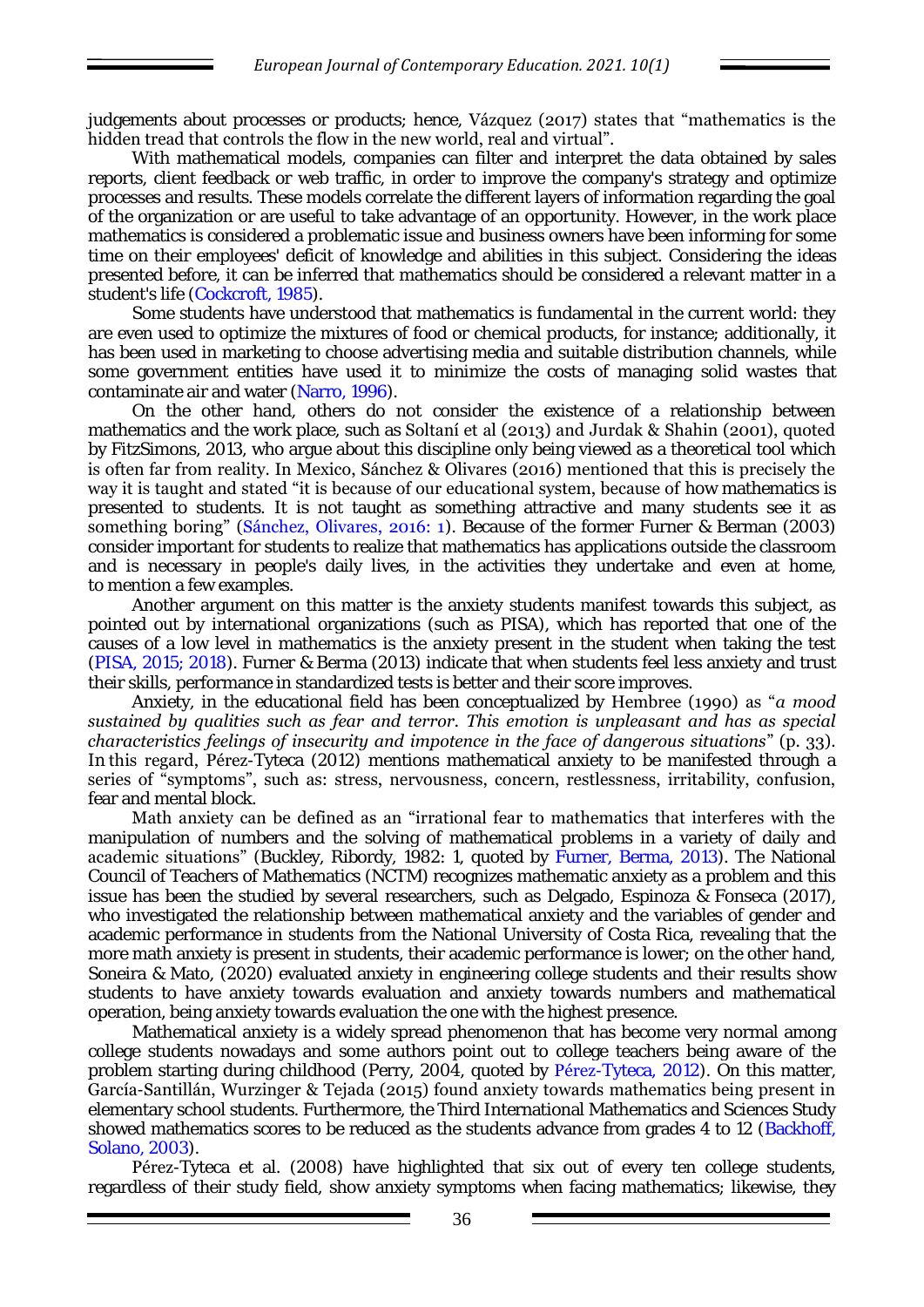mention that there is a difference in relation to the major of the students, as the ones enrolled in the Science Faculty show slightly lower levels of mathematics anxiety than the ones in the Faculty of Arts, Psychology or Sociology.

Regarding the topic of anxiety, a study by García-Santillán, Escalera-Chávez, Moreno-García & Santana-Villegas (2016) proved anxiety to be a factor that prevents students from achieving a good performance during the learning process. Along those lines, a recent study done in a Mexican nautical school by García-Santillán, Moreno-García, Schnell & Ramos-Hernández (2016) showed that mathematical anxiety to daily life situations does not generate a lot of anxiety for the student, in contrast to the anxiety towards the understanding of mathematical problems and anxiety towards the numbers of mathematical operations.

A research by Garcia-Santillan et al. (2017), considering 100 students from the Administrative-Economic in the Veracruz Institute of Technology, evidenced that students suffer from anxiety towards exams, anxiety while solving problems, anxiety before a test, anxiety related to mathematics text books and anxiety to the simple fact of hearing about mathematics. The facts aforementioned contribute in a 66.2 % to the explanation of the phenomenon.

Anxiety towards mathematics has also been examined in relation to gender; some authors (Karimi, Venkatesan 2009; Vitasari et al., 2010, quoted by Pérez-Tyteca et al., 2008), indicate that men suffer less anxiety than women. Cumhur & Tezer (2019) studied the anxiety towards mathematics in 100 college students enrolled in 10 different departments of the Economic and Administrative Faculty of a private college in the academic course 2018−2019. The results reveal the lack of a significative difference in the level of anxiety among students in relation to gender; furthermore, most admitted not to be stressed either before or after mathematics class and thinking about this subject did not cause stress for them. However, other authors have proved there is a significant difference in relation to gender (Goetz et al., 2013, Pourmoslemi et al., 2013, Karimi, Venkatesan, 2009).

One of the goals of any educational system is for students to obtain the best learning and improve their skill levels in every discipline – mathematics is not the exception – which is why college institutions strive for an excellent integral education with constant improvements that encourage the maximum learning goal of the students. Therefore, the results of this research will make a contribution to these institutions by providing evidence on the feeling of anxiety shown by students towards mathematics and with this information, they can implement strategies that promote a better training and talent improvement of the college students.

The role of college education institutions has always been of great significance but in these times, it has become more important in a society where there are settings requiring people to undertake interrelated and interdependent problems from an increasingly complex and including stance (López, 2018). A proper mathematics teaching process will enable students to acquire the knowledge and skill that can be applied in these new scenarios.

Even though there is enough literature on anxiety towards mathematics, there is still a lack of research on the anxiety caused by this discipline in students from social science majors. For said reason, this study poses the following goal: examine if there is a difference related to gender, major, age and course in the level of anxiety towards mathematics among the students from the social sciences majors in the Medium Zone Multi-disciplinary Academic Unit of the Autonomous University of San Luis Potosí (UASLP for its acronym in Spanish), a college in Mexico.

#### **Research hypothesis**

 $Hi<sub>1</sub>$ : The level of anxiety towards mathematics in the students from social sciences majors in the UASLP is different in men and women.

Hi<sub>2</sub>: The level of anxiety towards mathematics in the students from social sciences majors in the UASLP is different depending on the major they are enrolled in.

Hi3: The level of anxiety towards mathematics in the students from social sciences majors in the UASLP is different according to the student's age.

Hi4: The level of anxiety towards mathematics in the students from social sciences majors in the UASLP is different because of the course (semester) they are studying.

# **2. Methodology**

**Research design.** This research is approached from a hypothetic deductive-method, since it seeks to corroborate the hypotheses through the obtention of data. The design is non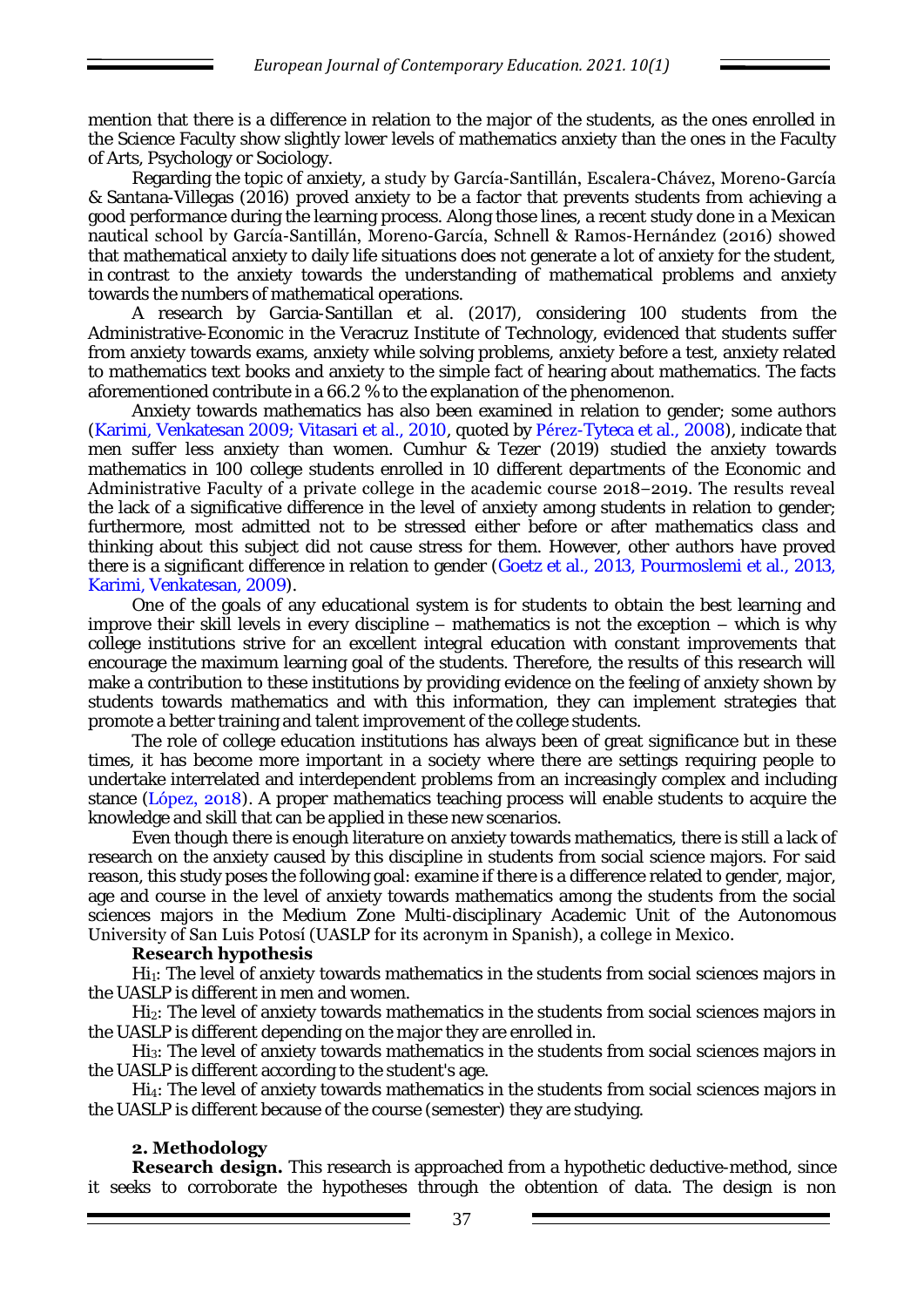experimental considering that the independent variables are not manipulated to intentionally modify the effect (Y). It is also transversally cut because the instrument was applied in a single moment in time.

**Participants.** The key informants for the study are the students from the Medium Zone Multi-disciplinary Academic Unit of the UASLP. The sampling type was simple random and the sample was made up by 343 students, from which 66 % were women and 34 % were men. 43.7 % were in the Business major, 29.4 % in the Public Accountant and Finances major and 26.8 % in the Marketing major.

**Instrument.** The instrument used in this research was the scale posed by Auzmendi (1992), which is made up by 29 items from five factors: anxiety, liking, motivation, usefulness and trust. The scale is designed with Likert format questions of five points, where 1 is completely disagree and 5 completely agree. Also, for this study, the only considered construct was anxiety. To measure the reliability and internal consistency of the instrument Cronbach's alpha was measured, obtaining a value of 0.5633.

**Procedure for data measurement.** The gathered data was summited to a statistical analysis of mean difference. In order to this, the *H* test of Kruskal-Wallis was done and the calculations were processed using the software SPSS v.25. Since the purpose is to determine the difference between anxiety towards mathematics and the gender, age, course (semester) and major, this is the technique that allows for the comparison of variances among groups.

## **3. Results**

From the 343 students surveyed in the college, 61.5 % show high anxiety levels and a large percent are women (Table 1). However, this does not prove there is a difference between men and women. In order to see if there are differences in relation to gender, the Kruskal-Wallis H test was used, as well as to check if anxiety was different among the students depending on the major they are studying.

| _evel | Male  | Female | Total  |
|-------|-------|--------|--------|
| LOW   | 12.5% | 26.0%  | 38.5%  |
| High  | 20.2% | 41.3%  | 61.5%  |
| Total | 32.7% | 67.3%  | 100.0% |

# **Table 1.** Anxiety level

Source: own

As shown on Table 2, there were no significant differences in anxiety towards mathematics since value  $p > 0.05$  and the difference between the medium range of the gender and major variables is small; consequently, there is evidence to support the null hypothesis, which indicates that the population means for these groups are all the same, meaning there is no difference in relation to gender.

**Table 2.** Mean range and significance of gender and major

|         |        | Mean range | Kruskal-Wallis H | sig. |
|---------|--------|------------|------------------|------|
| Gender  | Male   | 154.06     | 1 777            | .183 |
|         | Female | 168.84     |                  |      |
| Mayor   |        |            | .940             | .625 |
|         | -A     | 164.17     |                  |      |
|         | ∟M     | 156.73     |                  |      |
|         | СP     | 170.45     |                  |      |
| $ConءO$ |        |            |                  |      |

Source: own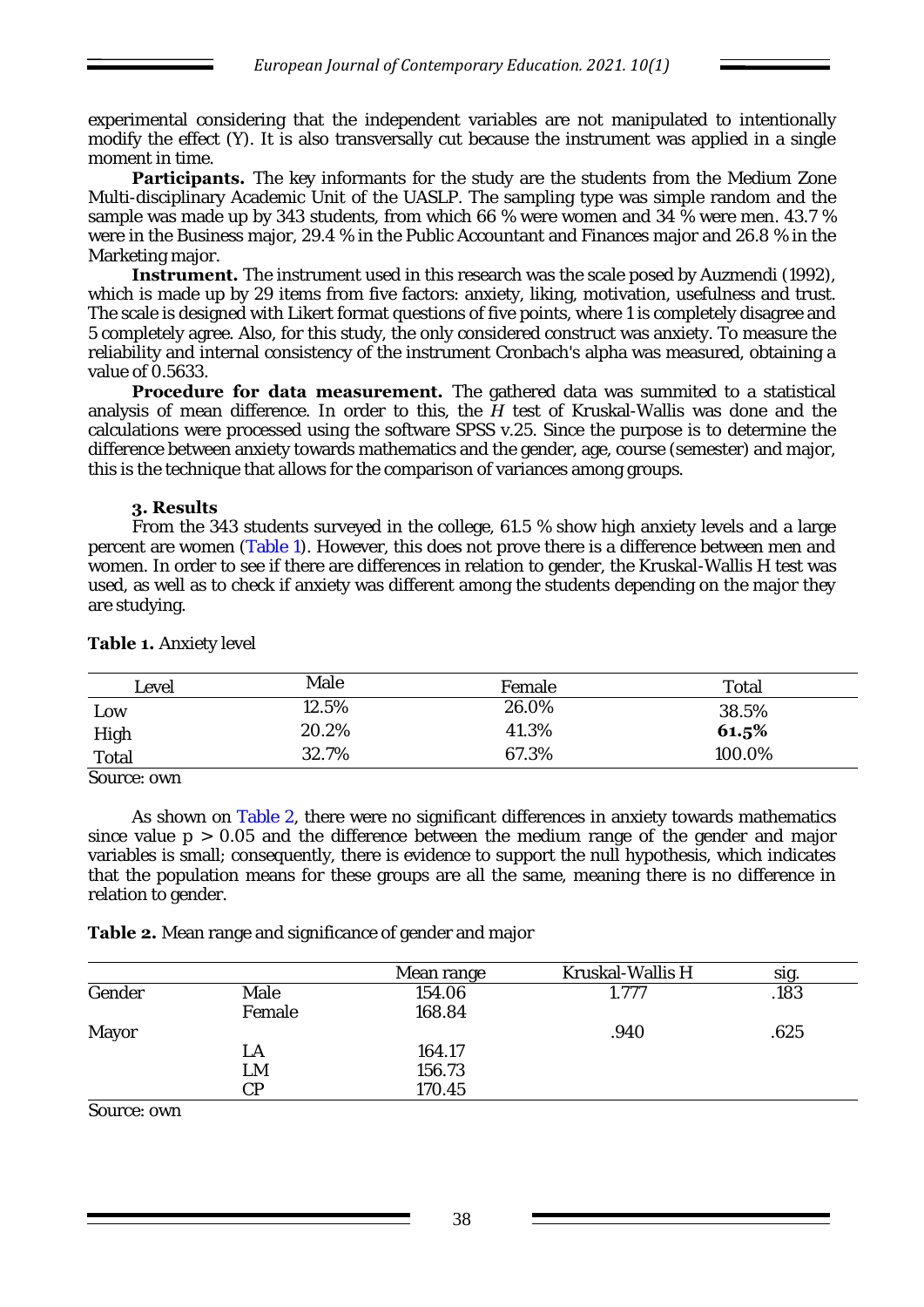Regarding age, the results on Table 3 show the value  $p > 0.05$ , hence the null hypothesis is rejected, meaning there are no significant differences between anxiety towards mathematics and the age of the students.

| Age | Mean range | Age |        | Mean range Kruskal-Wallis | Sig. |
|-----|------------|-----|--------|---------------------------|------|
|     |            |     |        |                           |      |
|     | 150.81     | 24  | 134.67 |                           |      |
| 18  | 151.87     | 25  | 259.13 |                           |      |
| 19  | 147.16     | 26  | 140.50 | 16.514                    | .169 |
| 20  | 168.81     | 27  | 74.50  |                           |      |
| 21  | 190.21     | 28  | 147.50 |                           |      |
| 22  | 165.60     | 33  | 17.50  |                           |      |
| 23  | 180.74     |     |        |                           |      |
|     |            |     |        |                           |      |

**Table 3.** Mean range and significance of age

Source: own

However, there is a significant difference regarding the course (semester) they are studying as the value of  $p < 0.05$ . Table 4 shows the mean range of the variable course (semester) and its significance. It is possible to see a higher difference between the first and seventh semesters.

|  |  | Table 4. Mean range and significance of semester |  |
|--|--|--------------------------------------------------|--|
|  |  |                                                  |  |

|                      |               | Kruskal-Wallis | Sig. |
|----------------------|---------------|----------------|------|
| Semester             | Average range |                |      |
|                      | 138.13        | 14.185         | CO.  |
| $\ddot{\phantom{a}}$ | 168.79        |                |      |
| 5                    | 166.17        |                |      |
|                      | 195.55        |                |      |
|                      | 168.08        |                |      |

Source: own

Figure 1 clearly shows the difference between means. Likewise, it can be seen in Table 5 that the most significant difference (0.002) is between the first and seventh semester. These significance values have been adjusted with the Bonferroni correction.



Fig. 1. Comparison between courses (semesters)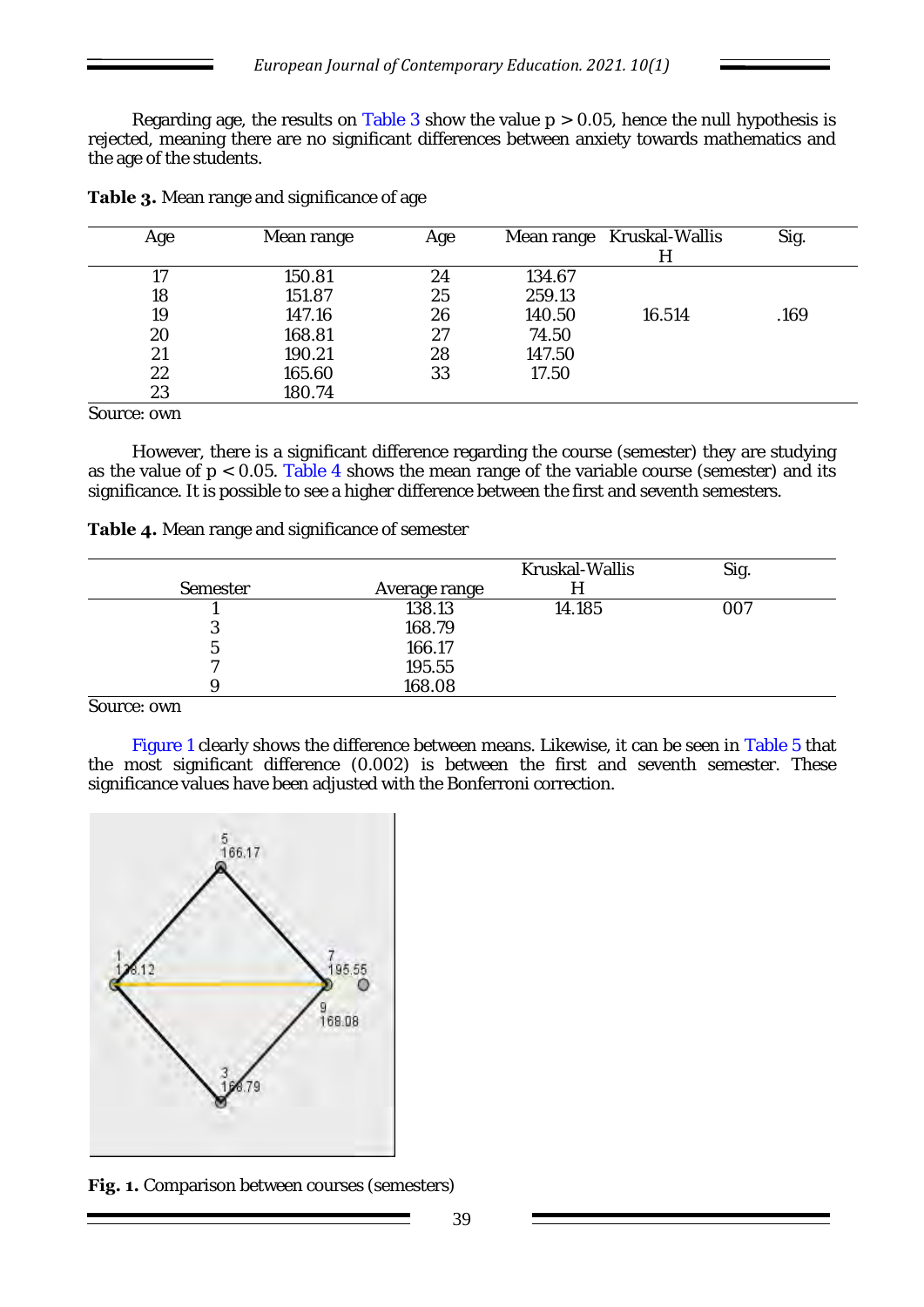| Sample  | Constrast<br>statistic | Error  | Statistical<br>deviance of<br>contrast | Sig.  | Adjus. Sig. |
|---------|------------------------|--------|----------------------------------------|-------|-------------|
| $1 - 7$ | $-57.426$              | 15.562 | $-3.690$                               | 0.000 | 0.002       |
| $1 - 3$ | $-30.668$              | 14.146 | $-2.168$                               | 0.030 | 0.302       |
| $1 - 5$ | $-28.042$              | 14.666 | $-1.912$                               | 0.056 | 0.559       |
| $5 - 7$ | $-29.384$              | 16.52  | $-1.779$                               | 0.075 | 0.753       |
| $3 - 7$ | $-26.758$              | 16.059 | $-1.666$                               | 0.096 | 0.957       |
| $1 - 9$ | $-29.958$              | 24.162 | $-1.24$                                | 0.215 | 1.000       |
| $9 - 7$ | 27.468                 | 25.33  | 1.084                                  | 0.278 | 1.000       |
| $5 - 3$ | 2.626                  | 15.193 | 0.173                                  | 0.863 | 1.000       |
| $5-9$   | $-1.917$               | 24.79  | $-0.077$                               | 0.938 | 1.000       |
| $9 - 3$ | 0.709                  | 24.486 | 0.029                                  | 0.977 | 1.000       |

| Table 5. Constrast statistics among semesters |  |
|-----------------------------------------------|--|
|                                               |  |

Source: own

With these results, there is statistical evidence to say that the population means for these groups are not all the same, thus it can be concluded that there is a difference in the anxiety towards mathematics experienced by students, according to the course (semester) they are currently enrolled in.

## **4. Conclusion**

In the first place, the results of this research have allowed to obtain evidence about a high percentage of students enrolled in social sciences majors of the UASLP who manifest anxiety towards mathematics and this level of anxiety is present in students from the following three majors: Business, Public Accountant and Marketing.

Another finding was that math anxiety is present in both men and women, since no significant difference was found between them and neither according to their age, although there was a difference in relation to the course (semester) they were studying and this difference is higher between the first and seventh semester. A possible explanation for this could be the subjects taken by the students in the seventh semester, since the contents may include more mathematics.

It is important to highlight that these results are not different from the research done in other college institutions (Garcia-Santillan et al., 2017; García-Santillán et al., 2016) and also match what international organizations have found about anxiety towards mathematics being a relevant problem among students (PISA, 2015, 2018).

The academic authorities of the country could come up with new strategies for the teaching and learning processes of mathematics, so that from their statutes, new regulations can be established on the matter. On their end, academic authorities of public and private institutions offering instruction at all levels of study could reinforce their didactic strategies for such purpose, that is, to redesign the teaching processes used in the learning units and contents taught in mathematics and other related subjects.

## **References**

Alves et al., 2016 – *Alves, M., Rodrigues, C., Rocha, A.M., Coutinho, C.* (2016). Self-efficacy, mathematics' anxiety and perceived importance: an empirical study with Portuguese engineering students. *European Journal of Engineering Education.* 41(1): 105-121. DOI: 10.1080/03043797.2015.109515

Auzmendi Escribano, 1992 – *Auzmendi Escribano, E.* (1992). Las actitudes hacia la matemática-estadística en las enseñanzas media y universitaria. *Características y medición. Ed mensajero. España*.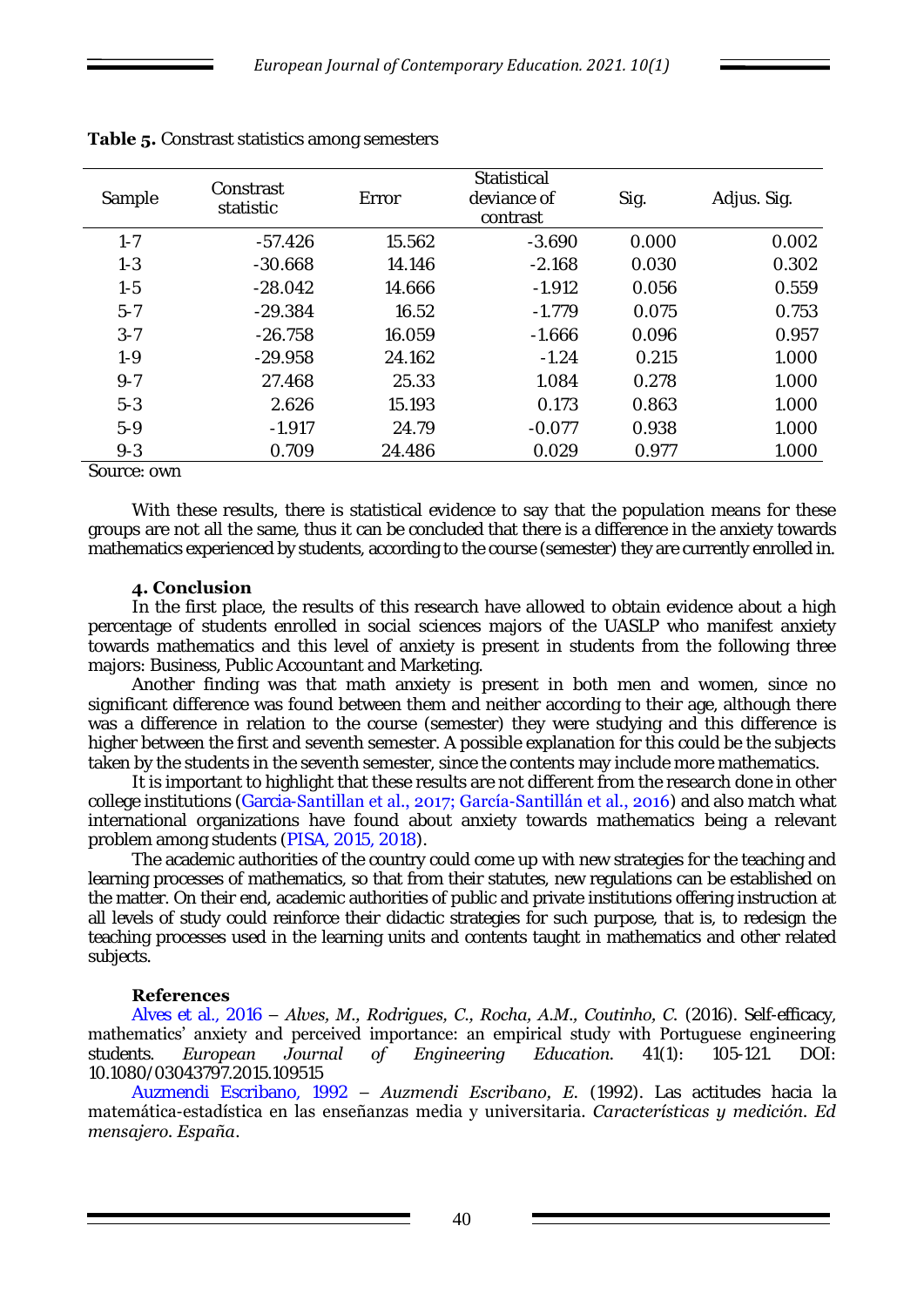Backhoff, Solano-Flores, 2003 – *Backhoff, E., Solano-Flores, G.* (2003). Tercer estudio internacional de matemáticas y ciencias naturales (TIMSS): resultados de México en 1995 y 2000. Cuaderno nº4. Instituto Nacional para la Evaluación de la Educación. México, DF.

Cockcroft, 1985 – *Cockcroft, W.H.* (1985). Las matemáticas sí cuentan: informe Cockcroft (Vol. 20). Ministerio de Educación.

Cumhur, Tezer, 2019 – *Cumhur, M., Tezer, M.* (2019). Anxiety about mathematics among university students: A multi-dimensional study in the 21st century. *Cypriot Journal of Educational Science*. 14(2): 222–231.

Cumhur, Tezer, 2019 – *Cumhur, M., Tezer, M.* (2019). Anxiety about mathematics among university students: A multi-dimensional study in the 21st century. *Cypriot Journal of Educational Sciences*. 4(2): 222-23.

De la Peña, 2002 – *De la Peña, J.* (2002). Algunos problemas de la educación en matemáticas en México, México: Siglo XXI.

Delgado et al., 2017 – *Delgado, I., Espinoza, J., Fonseca, J.* (2017). Ansiedad matemática en estudiantes universitarios de Costa Rica y su relación con los rendimientos académico y variables sociodemográficas. *Propósitos y Representaciones*. 5(1): 275-324.

Fitz Simons, 2013 – *Fitz Simons, G.* (2013). Doing Mathematics in the Workplace. A Brief Review of Selected Literature. Adults Learning Mathematics. *An International Journal*. 8(1): 7-19.

Furner, Berman, 2003 – *Furner, J.M., Berman, B.T.* (2003). Review of research: math anxiety: overcoming a major obstacle to the improvement of student math performance. *Childhood education*. 79(3): 170-174.

García-Santillán et al., 2015 – *García-Santillán, A., Wurzinger, A.E., Tejada-Peña, E.* (2015). What Factors Explain the Anxiety Level Towards the Study of Mathematics among Elementary School Students? *Mediterranean Journal of Social Sciences*. 6(4): 564.

García-Santillán et al., 2016 – *García-Santillán, A., Escalera-Chávez, M. E., Moreno-García, E., Santana-Villegas, C.* (2016). Factors that Explains Student Anxiety toward Mathematics. *Eurasia Journal of Mathematics, Science & Technology Education*. 12(2).

García-Santillán et al., 2016 – *García-Santillán, A., Moreno-García, E., Schnell, J., Ramos-Hernández, J.* (2016). Anxiety towards mathematics on undergraduates in a Nautical School (An empirical study in Port Veracruz). *International Electronic Journal of Mathematics Education*. 11(7): 2418-2429.

García-Santillán et al., 2017 – *García-Santillán, A., Rojas-Kramer, C., Moreno-García, E., Ramos-Hernández, J.* (2017). Mathematics test, numerical task and mathematics course as determinants of anxiety toward math on college students. *European Journal of Contemporary Education*. 6(2): 240-253.

Goetz et al., 2013 – *Goetz, T., Bieg, M., Lüdtke, O., Pekrun, R., Hall, N.C.* (2013). Do girls really experience more anxiety in mathematics? *Psychological science*. 24(10): 2079-2087.

Gómez López, 2009 – *Gómez López, J.* (2009). Conocimientos previos de los alumnos de nuevo ingreso a la Facultad de Contaduría y Administración campus Coatzacoalcos, documentos del XII Congreso Internacional sobre Innovaciones en Docencia e Investigación en Ciencias Económico-Administrativas, octubre, Querétaro, México.

Hembree, 1990 – *Hembree, R.* (1990). The nature, effects, and relief of mathematics anxiety. *Journal for research in mathematics education*. 33-46.

Karimi, Venkatesan, 2009 – *Karimi, A., Venkatesan, S.* (2009). Mathematics anxiety, mathematics performance and academic hardiness in high school students. *International Journal of Educational Sciences*. 1(1): 33-37.

Kent et al., 2007 – Kent, P., Noss, R., Guile, D., Hoyles, C., Bakker, A. (2007). Characterizing the use of mathematical knowledge in boundary-crossing situations at work. *Mind, Culture, and Activity*. 14(1-2): 64-82.

Lopez, 2018 – *Lopez, Y.* (2018). El papel de la Educación superior en la Sociedad del conocimiento. *COEPES.* 7(20). [Electronic resource]. URL:<https://bit.ly/31QRR6Q>

Pérez Tyteca et al., 2008 – *Pérez Tyteca, P., Castro, E., Segovia, I. et al.* (2008). Ansiedad matemática de los alumnos que ingresan en la universidad de Granada. Comunicaciones de los grupos de investigación del XI Simposio de la SEIEM. coord. por Matías Camacho Machín, Pablo Flores Martínez, María Pilar Bolea Catalán, pp. 171-180.